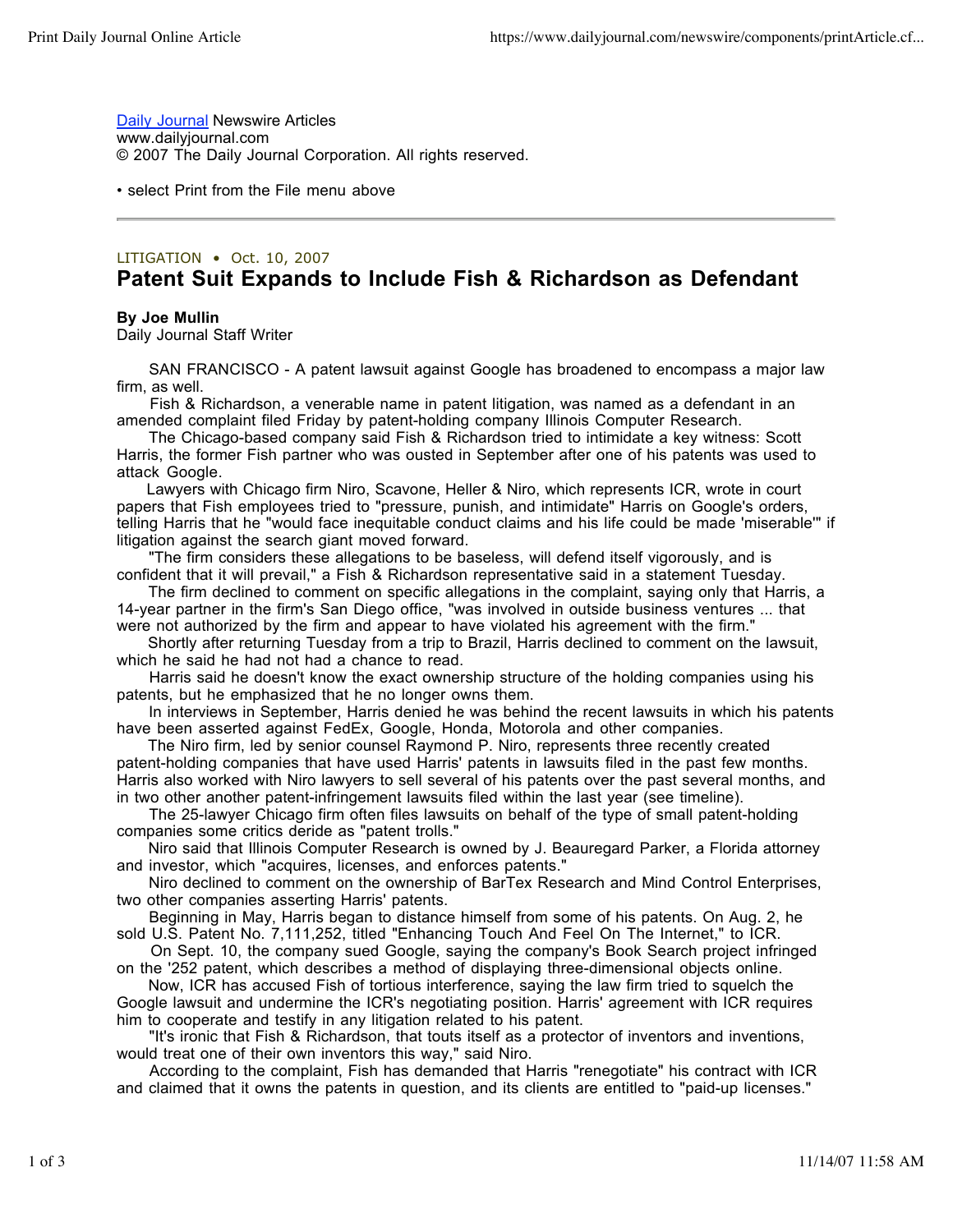The complaint also alleges Fish made comments suggesting the firm had snooped in Harris' personal email to find communication between Harris and his lawyers at the Niro firm.

 John Steele, Fish, ethics and conflicts director for Fish, led an investigation after an earlier complaint from Dell Computer, according to the Niro firm. The firm concluded that Harris had done nothing unethical or inappropriate but later demanded he sell his patents and leave the firm, according to the complaint.

## **Patent Properties**

 Scott Harris' patents have been used heavily in litigation. But after one was used against Google, Harris split with his firm, Fish & Richardson.

Dec. 23, 2003 Harris is issued '373 patent, related to bar codes

March 9, 2004 Harris is issued '791 patent, related to 3-D pictures online

 Sept. 19, 2006 Harris is issued '252 patent, "Enhancing Touch and Feel on the Internet," also related to three-dimensional pictures online

 Dec. 20, 2006 Harris and Memory Control Enterprises MCE), a patent-holding company, sues Kodak, Cars.com and Move.com, accusing them of infringing on the '791 patent

 March 12, 2007 Harris and MCE file another lawsuit, claiming General Motors, Dell Computer, and Panasonic violated the same patent

March or April 2007 Dell complains to Fish that the lawsuit is connected to Harris, a firm partner\*

 April 2007 After an investigation, Fish informs Harris he has done "nothing unethical or inappropriate"\*

 May 2007 Fish demands Harris sell the '252 patents and some others in order to stay at the firm\*

 May 4, 2007 Harris sells the '791 patent to holding company MCE, which continues to battle Dell, GM, Panasonic, Kodak, Cars.com and Move.com

Aug. 2, 2007 Harris sells the '252 "Touch and Feel" patent to ICR, a holding company

 Aug. 2, 2007 Harris sells the '377 patent, related to bar codes, to BarTex Research LLC, a new holding company

Aug. 16, 2007 BarTex Research uses the '377 patent to sue FedEx in East Texas

 Aug. 29, 2007 ICR accuses Google of infringing the '252 patent in a letter. Google immediately complains to Fish & Richardson\*

 Aug. 30, 2007 Holding company MCE uses Harris patent to sue Honda, LG, Motorola, US Cellular.

Sept. 10, 2007 ICR files a lawsuit accusing Google of infringing the '252 patent.

 Sept. 11, 2007 Final settlements are reached in the earlier lawsuits against Dell, GM, and others in which Harris was a named plaintiff

 Sept. 12, 2007 Fish Managing Partner Peter Devlin demands Harris resign within 24 hours. Harris complies\*

 Sept. 13, 2007 Fish's ethics director demands that Harris "get these patents back" from ICR and says his life could be made "miserable"\*